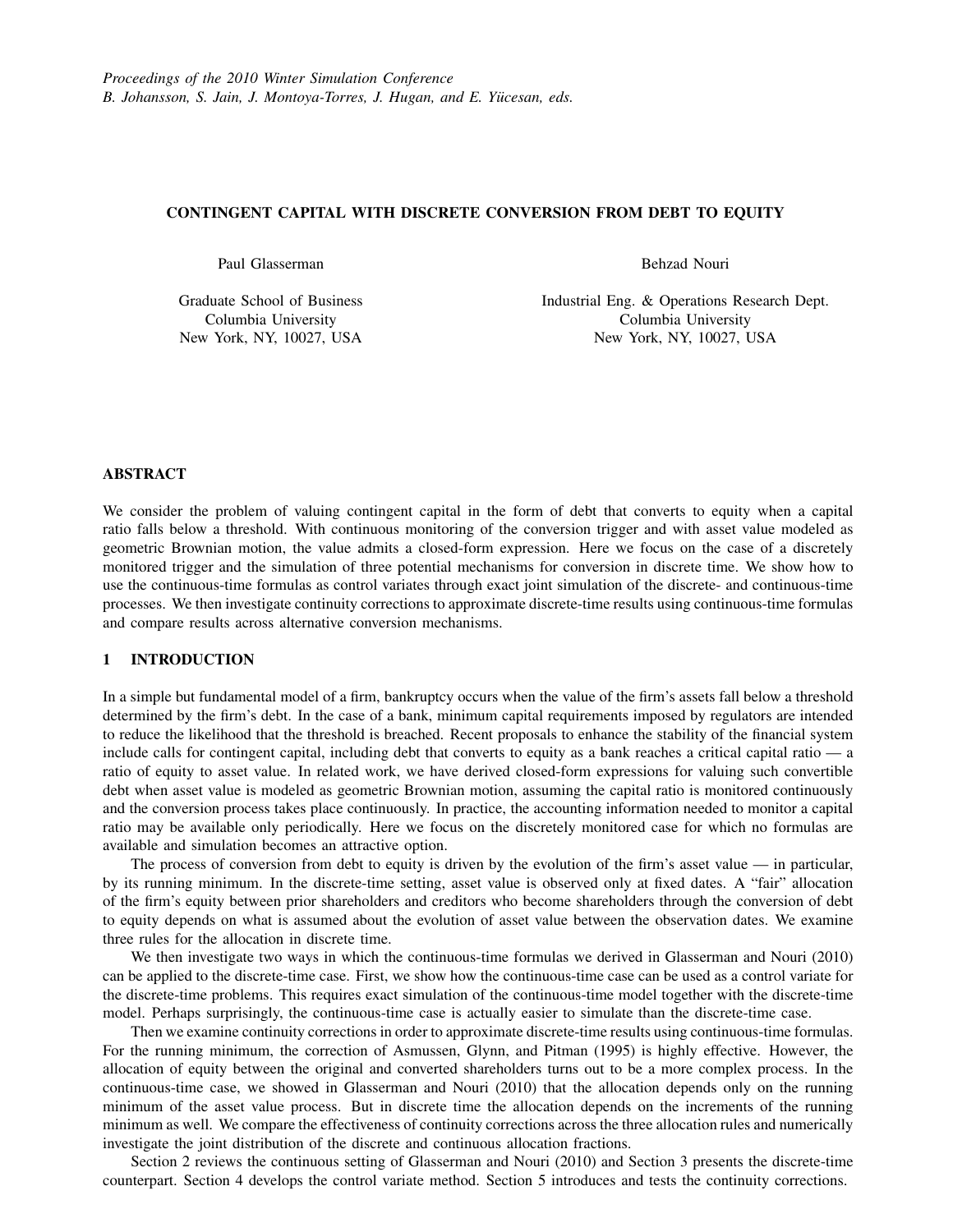### **2 CONTINUOUS CONVERSION**

As in Glasserman and Nouri (2010), we consider contingent capital that automatically converts into common equity if the issuer's capital ratio (ratio of equity to assets) falls bellow a pre-specified threshold. The critical capital ratio  $\alpha$ (e.g., 5%) is measured in terms of the "book" or accounting value of equity, not the market value. (Flannery (2005) and Sundaresan and Wang (2010) consider market-based triggers.) If we let  $V_t$  denote the value of the firm's assets at time  $t$ ,  $B_t$  the remaining amount of contingent capital, and  $D_t$  the amount of regular debt, then the firm's equity capital is  $V_t - B_t - D_t$ . A capital requirement specifying that equity must be at least a fraction  $\alpha$  of asset value then takes the form

$$
V_t-B_t-D_t\geq \alpha V_t,
$$

or simply  $V_t \geq (B_t + D_t)/(1 - \alpha)$ . A loss in value  $V_t$  triggers the conversion of just enough contingent capital  $B_t$  to maintain this bound, if posssible.

We apply a conversion ratio of *q* in terms of book values, meaning that one dollar of debt converts into *q* dollars of equity as soon as the trigger is tripped. This would imply that if  $q > 1$  there is a transfer of wealth from equity holders to debt holders at conversion which is achieved by the number of shares the debt holders receive. We will suppose that the convertible debt has principal value *B* and coupon rate  $c_1$ , and the regular debt has principal value *D* and coupon rate  $c_2$ . In addition we assume that both the convertible debt and the regular debt have maturity *T*, sell at par at issuance time and their corresponding coupon rates are such that they have constant book value.

In Glasserman and Nouri (2010), we assume that the conversion trigger is monitored continuously. We denote the firm's asset value by *V* and model its risk-neutral dynamics as a geometric Brownian motion,

$$
\frac{dV_t}{V_t} = (r - \delta) dt + \sigma dW_t
$$

where *r* is the risk-free rate of interest,  $\delta$  is the constant fraction of value paid out to security holders and  $W_t$  is a standard Brownian motion. The conversion process depends on two boundaries

$$
a = \frac{B+D}{1-\alpha}, \qquad b = \frac{D}{1-\alpha};
$$

conversion begins when  $V_t$  reaches  $a$ , and the convertible debt is exhausted when  $V_t$  reaches  $b$ . The amount of debt converted up to time *t* is  $(1 - \alpha)L_t$ , where

$$
L_t = \min\left\{ \left( a - \min_{0 \le s \le t} V_s \right)^+, \, a - b \right\} \tag{1}
$$

is a function of the running minimum of *V*.

A critical step in valuing the contingent capital is determining the fraction of equity held by the original shareholders, as opposed to the investors who became shareholders as a result of the conversion of debt to equity. In Glasserman and Nouri (2010), we show that the proportion of the equity at time *t* which belongs to the initial equity holders is

$$
\pi_t = \left(\frac{a - L_t}{a}\right)^{\left(q\frac{1 - \alpha}{\alpha}\right)}.
$$
\n(2)

In particular, the allocation is a function of the running minimum of the asset value process.

Defining  $\mu \equiv r - \delta - \sigma^2/2$ , we have

$$
V_t = V_0 \exp \{ \mu t + \sigma W_t \}.
$$

If we set

$$
\widetilde{W}_t \equiv \log\left(\frac{V_t}{V_0}\right) = \mu t + \sigma W_t, \qquad \widetilde{m}_t \equiv \min_{0 \le u \le t} \widetilde{W}_t
$$

then  $\widetilde{W}_t$  has a  $N(\mu t, \sigma^2 t)$  distribution and  $(\widetilde{W}_t, \widetilde{m}_t)$  has joint density

$$
f_{\widetilde{W}_t, \widetilde{m}_t}(w, m) = \frac{2(w - 2m)}{\sigma^3 \sqrt{2\pi t^3}} \exp\left\{\frac{1}{\sigma^2} \left(\mu w - \frac{1}{2}\mu^2 t - \frac{(w - 2m)^2}{2t}\right)\right\}
$$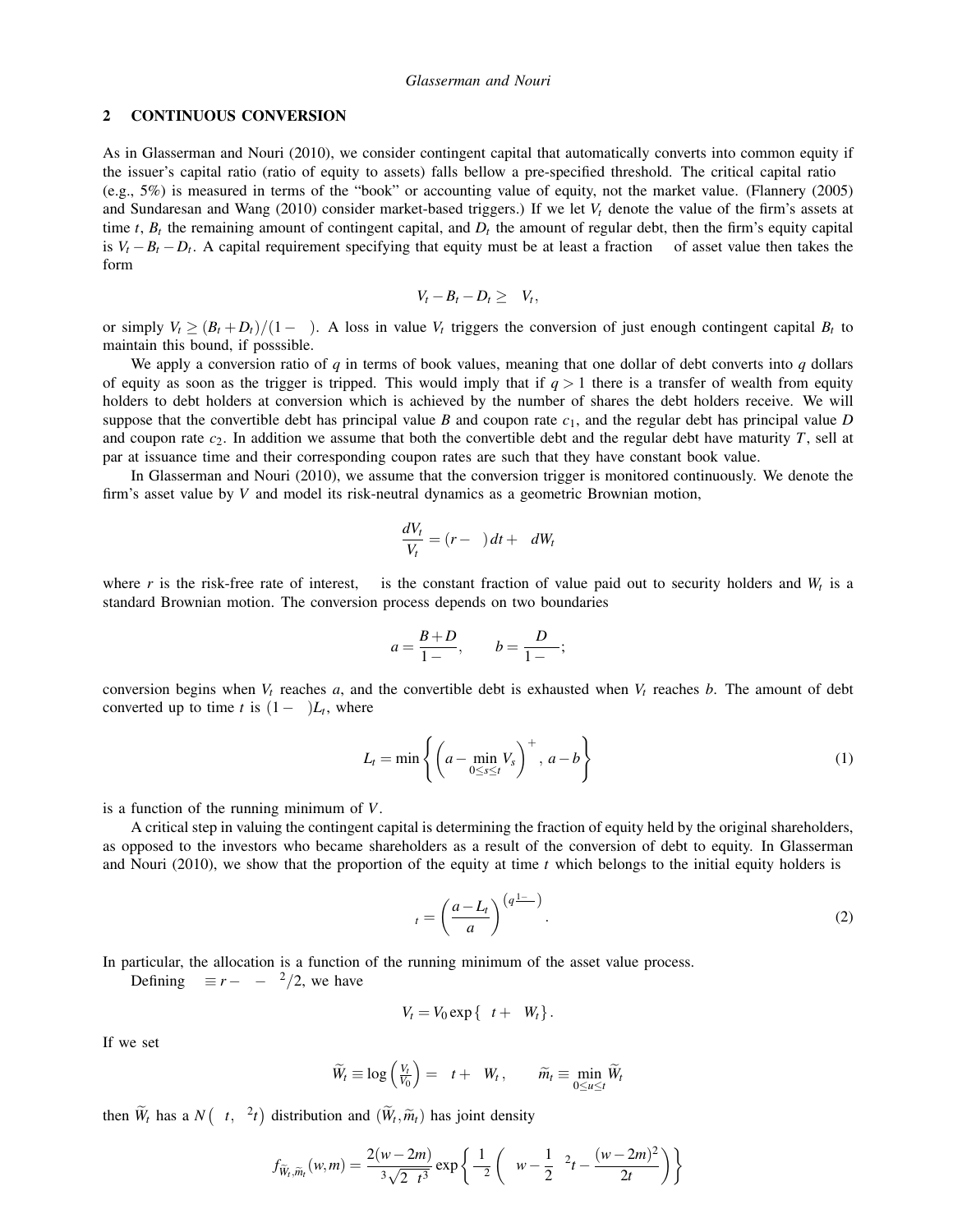for  $m \leq 0$  and  $w \geq m$ . Conditional on the value of  $\widetilde{W}_t$  we have a Brownian bridge connecting point zero to  $\widetilde{W}_t$ . The conditional density of the minimum on this path is obtained by dividing the above joint density by the marginal density of  $\tilde{W}_t$ , which after integrating results in the well-known result that

$$
\mathbb{P}\left(\widetilde{m}_t \leq m|\widetilde{W}_t = w\right) = \exp\left\{\frac{2m(w-m)}{t\sigma^2}\right\}.
$$

As observed by Asmussen et al. (1995), this distribution is readily inverted and allows exact sampling from the joint distribution of the terminal value of the Brownian motion and its minimum on an interval. In our setting, this yields the following algorithm for simulating the continuous process.

**Algorithm 1** Joint simulation of  $(V_t, \min_{0 \leq s \leq t} V_s)$ 1: Generate  $z \sim N(0,1)$  and  $u \sim Uniform(0,1)$ 2: Set  $w \leftarrow \mu t + \sigma \sqrt{t}z$ ,  $m \leftarrow \frac{1}{2} \left( w - \sqrt{w^2 - 2t \sigma^2 \log(u)} \right) \left( V_0 e^w, V_0 e^w \right)$ 

Given the terminal asset value and its minimum along the path, we can evaluate  $L_t$  and  $\pi_t$  through equations (1) and (2). Thus one can jointly simulate terminal value of the assets, the amount of debt converted into equity and the proportion of equity belonging to the initial stock owners in an efficient manner, without having to approximate the continuous-time process through a sequence of small time increments. In addition, the occurrence of a bankruptcy event defined as the assets' value hitting some constant value, i.e.,  $1\{\min_{0\leq s\leq t}V_s\leq b\}$ , is a by-product of simulating  $\min_{0 \leq s \leq t} V_s$ .

# **3 DISCRETE CONVERSION**

Now suppose that the capital ratio is monitored only at times *i*∆*t*, *i* = 0, 1, ..., *n*, where  $\Delta t = T/n$ . We write  $\hat{V}_k$  for  $V_{k\Delta t}$ , the assets' value at *k*∆*t*. The firm's book value of equity at the *k*'th monitoring time is  $\hat{V}_k - (B - (1 - \alpha)\hat{L}_k + D)$ , where  $L_k$  is the discrete version of  $L_t$  defined by

$$
\widehat{L}_k = \min \left\{ \left( a - \min_{0 \le i \le k} \widehat{V}_i \right)^+, \, a - b \right\} \tag{3}
$$

such that  $(1-\alpha)\hat{L}_k$  is the amount of convertible debt needed to be converted into equity in order to maintain the capital requirement at the monitoring points  $i\Delta t$ ,  $i = 0, 1, \dots, k$ .

The other important quantity is  $\hat{\pi}_k$ , the fraction of equity belonging to the initial equity holders at the *k*'th monitoring time. The dynamics of  $\hat{\pi}_k$  depend on how the conversion mechanism is defined when asset value is observed periodically. We consider three possible mechanisms.

#### **3.1 Pure Discrete Conversion**

If between time  $k\Delta t$  and  $(k+1)\Delta t$  there is a loss in the firm's assets, equity holders pay for this loss (i.e. the equity of the firm loses value). If the loss is large enough to trigger conversion, then an amount  $(1-\alpha)\Delta L_k$  of convertible debt (if available) converts to equity and boosts total equity to its minimum admissible level, (i.e., to a fraction  $\alpha$  of total assets). If the required capital is more than the available convertible debt, all the available convertible debt becomes equity, but, since the capital ratio remains under the threshold, the firm goes bankrupt and equity holders are wiped out.

Assuming sufficient contingent capital is available, a conversion ratio of *q* requires a transfer of  $(q-1)(1-\alpha)\Delta L_k$ dollars of value (in terms of book value) from stock owners to debt owners carried out through the number of new shares issued. If one dollar of debt is exchanged for *q* dollars of equity, the difference would be a loss of (*q*−1) dollars to the stock owners. Consequently, if there is conversion at  $(k+1)\Delta t$ , we would have

$$
\widehat{\pi}_{k+1} = \widehat{\pi}_k \times \max \left\{ \overbrace{\widehat{V}_k - (B - (1 - \alpha)\widehat{L}_k + D) + \Delta \widehat{V}_k - (q - 1)(1 - \alpha)\Delta \widehat{L}_k}^{\text{transfer of wealth}}, 0 \right\} / \overbrace{\text{equity at } (k+1)\Delta t}_{\alpha(\widehat{V}_k + \Delta \widehat{V}_k)}
$$

The expression in the denominator in this equation is a valid assertion only if the loss in the assets does not wipe out the cushion provided by contingent capital. When equity is wiped out, the numerator becomes zero and the expression in the numerator remains valid.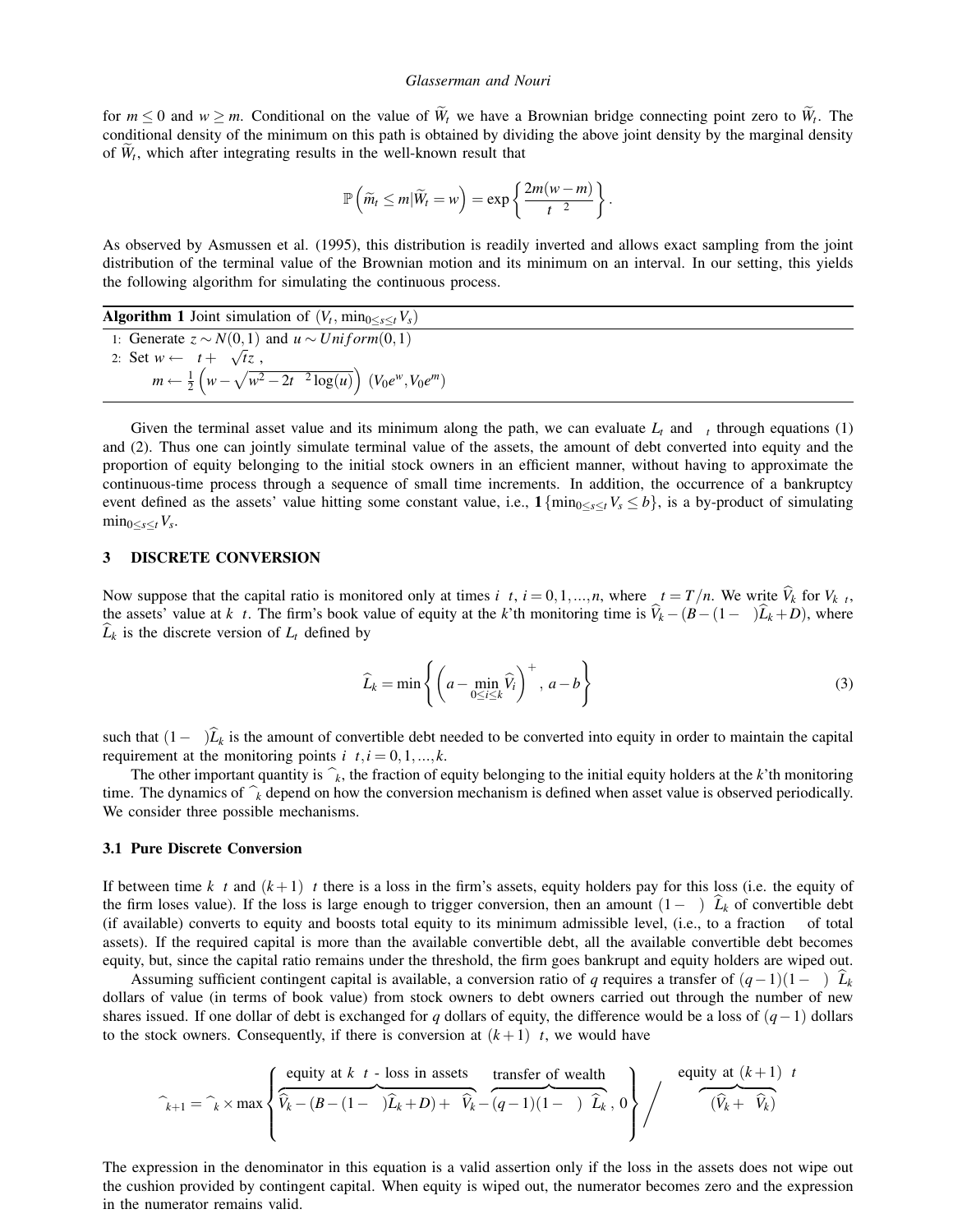

Figure 1: Discretely Computed  $\hat{\pi}_n$  versus Continuous  $L_T$ 

If there is a conversion at time  $k\Delta t$  then  $\hat{V}_k = \min_{0 \le i \le k} \hat{V}_i$ . This together with equation (3) allows us to derive from the above equation for  $\widehat{\pi}_k$  that

$$
\widehat{\pi}_{k+1} = \prod_{i=1}^{k} \left( 1 - \min \left\{ q \frac{1 - \alpha}{\alpha} \left( \frac{\Delta \widehat{L}_i}{a - \widehat{L}_{i+1}} \right), 1 \right\} \right) \tag{4}
$$

This conversion mechanism is, in a sense, the most natural one in discrete time. It determines the amount of debt converted (and the resulting allocation of equity) based on the total change in asset value over the interval ∆*t*. However, there is also a sense in which this mechanism is unfair. In implicitly assuming that the loss in asset value occurs all at once, it allocates a higher fraction of equity to converted shareholders because the prior shareholders bear the full cost of a sudden loss in asset value.

In the continuous case, we were able to express the amount of debt converted into equity based solely on the minimum value obtained by the asset value process between the issuance of debt and its maturity; conditional on the minimum value other properties of the path were irrelevant. Moreover,  $\pi<sub>T</sub>$  could be expressed as a deterministic function of the amount of debt converted into equity. However, when the capital ratio is monitored periodically, there is no deterministic relationship between  $\hat{\pi}_n$  and the amount of debt converted into equity (or equivalently  $L_t$ ). Figure (1), shows the joint distribution of  $\hat{\pi}_n$  and  $L_t$  for different monitoring frequencies. Each point in the plots corresponds to a sample path of asset value with discrete computation of  $\hat{\pi}_n$ . The solid line represents the functional relationship between  $\pi_T$  and  $L_T$  in the continuous case (equation (2)). Increasing the monitoring frequency pushes the dots closer to the solid line, but the dots are widely dispersed at lower frequencies.

## **3.2 Continuous Path Conversion**

A simple alternative to assuming that the loss in asset value occurs all at once would be to interpolate between  $\hat{V}_k$  and  $V_{k+1}$  and then compute  $\hat{\pi}_{k+1}/\hat{\pi}_k$  assuming that the conversion took place continuously along this path. Conditional on the end point values of a Brownian motion the most likely path would be a straight line, which suggests an exponential path for the geometric Brownian motion. Or, one could simply use linear interpolation between  $V_k$  and  $V_{k+1}$ .

It may initially seem that to the number of possible paths connecting  $\hat{V}_k$  and  $\hat{V}_{k+1}$ , one can get different values for  $\hat{\pi}_{k+1}/\hat{\pi}_k$ . But there are a large class of such paths that all yield the same allocation. Those are the interpolations that connect  $\hat{V}_k$  to  $\hat{V}_{k+1}$  through a continuous path above min $\{\hat{V}_k, \hat{V}_{k+1}\}\$ . For example, this includes linear or exponential interpolation. For all such paths, the continuous formula for conversion (equation (2)) yields

$$
\widehat{\pi}_{k+1}/\widehat{\pi}_k = \left(\frac{a - L_{(k+1)\Delta t}}{a - L_{k\Delta t}}\right)^{\left(q\frac{1-\alpha}{\alpha}\right)}
$$

where  $L_{k\Delta t}$  is computed based on the hypothetical path. However the fact that for  $k\Delta t \le t \le (k+1)\Delta t$ ,  $V_t$  is interpolated to some value above min $\{\hat{V}_k, \hat{V}_{k+1}\}$  implies that  $L_{k\Delta t}$  is equal to  $\hat{L}_k$ . It follows that based on any such conversion mechanism

$$
\widehat{\pi}_k = \left(\frac{a - \widehat{L}_k}{a}\right)^{\left(q\frac{1-\alpha}{\alpha}\right)}\tag{5}
$$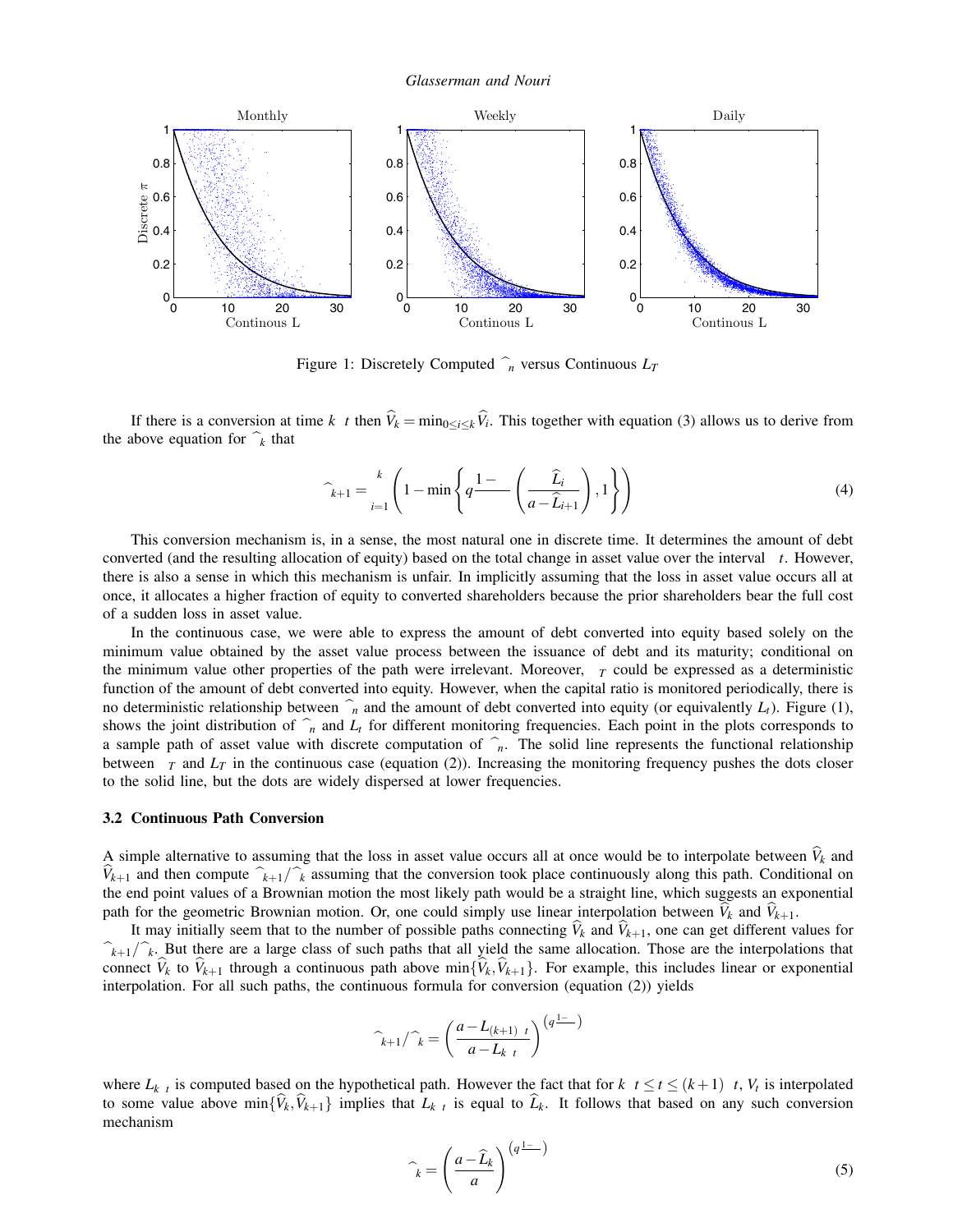|                  | $var(\widehat{\pi}_n)$ | $var(\widehat{\pi}_n - b^*(\pi_T - \mathbf{E}[\pi_T]))$ |        | Ratio $\parallel var(\widehat{L}_n) \parallel var(\widehat{L}_n - b^*(L_T - \mathbf{E}[L_T])) \parallel$ | Ratio    |
|------------------|------------------------|---------------------------------------------------------|--------|----------------------------------------------------------------------------------------------------------|----------|
| <b>Ouarterly</b> | 0.14592                | 0.04356                                                 | 166.49 | 19.47                                                                                                    | $\Omega$ |
| Monthly          | 0.10768                | 0.01656                                                 | 145.67 | 6.353                                                                                                    | 23       |
| Weekly           | 0.07837                | 0.00463                                                 | 128.52 | 1.405                                                                                                    | 92       |
| Daily            | 0.06531                | 0.00085                                                 | 119.58 | 0.283                                                                                                    | 422      |

Table 1: Variance reduction obtained by using the continuous case as control variate

## **3.3 Midpoint Conversion**

Alternatively, as an intermediate case between the previous two extremes of a single jump in asset value or a continuous decline, it is reasonable to consider a rule based on assuming that half the decline in asset value occurred midway through the interval and the remaining loss occurred at the end of the interval. Considering the interval  $[k\Delta t, (k+1)\Delta t]$ ,  $(1-\alpha)\Delta\hat{L}_k$  is the required conversion at the  $k+1$  monitoring point. Breaking  $\Delta\hat{L}_k$  in half, and applying equation (4) we have

$$
\widehat{\pi}_{k+1}/\widehat{\pi}_k = \left(1 - \min\left\{q\frac{1-\alpha}{\alpha}\left(\frac{\Delta\widehat{L}_k/2}{a-\widehat{L}_{k+1}+\Delta\widehat{L}_k/2}\right), 1\right\}\right)\left(1 - \min\left\{q\frac{1-\alpha}{\alpha}\left(\frac{\Delta\widehat{L}_k/2}{a-\widehat{L}_{k+1}}\right), 1\right\}\right).
$$

The simulation algorithm for all three discrete-time rules is detailed in Algorithm 2.

## **4 USING THE CONTINUOUS CASE AS A CONTROL VARIATES**

The expected values of  $\pi_T$  and  $L_T$  can be computed in closed form, which makes these potentially attractive control variates for their discrete counterparts. However, to use them as controls, we need to generate the continuous minimum together with the discrete minimum. We cannot use Algorithm 1 for this purpose, because that algorithm ignores the intermediate values generated by Algorithm 2. Instead, over each step of the discrete path, we need to generate the conditional minimum given the endpoints of the interval; the minimum over the path is then the minimum over these intervals.

The steps are detailed in Algorithm 3. Using Algorithms 2 and 3 together, we can jointly simulate  $(\pi_T, L_T)$  and  $(\hat{\pi}_n, \hat{L}_n)$ . The resulting  $\hat{\pi}_n$  is highly correlated with  $\pi_T$ . Similarly  $\hat{L}_n$  and  $L_T$  have a high correlation. Table (1) reports the resulting variance reduction. The values are reported for both  $\widehat{\pi}_n$  and  $L_n$  based on 10<sup>6</sup> generated sample paths and pure discrete conversion mechanism. The parameters used are total assets  $V_0 = 100$ , convertible debt  $B = 30$ , regular debt  $D = 60$ , capital requirement ratio  $\alpha = 0.08$ , risk-free interest rate  $r = 0.02$ , volatility of assets  $\sigma = 0.36$ , debt maturity  $T = 2$  and fractional payoff of the assets  $\delta = 0.03$ . The value *b*<sup>∗</sup> for each calculation is set to maximize variance reduction. The results suggest that substantial variance reductions can be achieved. Moreover for higher monitoring frequencies the variance reduction is more effective which results from higher correlation between continuous and discrete quantities for smaller values of ∆*t*.

# **5 CONTINUITY CORRECTION**

Recall that in the discrete case, the capital ratio is monitored only at time points *i*∆*t*, *i* = 0,1,...,*n*, where  $\Delta t = T/n$ . Define  $\hat{W}_k$  as the log of asset value divided by  $V_0$  at the *i*'th monitoring time, i.e. log( $\hat{V}_k/V_0$ ), or equivalently  $\hat{W}_k \equiv \hat{W}_{k\Delta t}$ . Thus, the  $\Delta W_i$ 's are i.i.d with a normal distribution. In other words  $\hat{W}_i$  is a random walk with normal increments. The running minimum and hitting probabilities of such random walk can be approximated by their counterparts in the underlying continuous diffusion process, i.e. the running minimum and hitting probabilities of  $\tilde{W}_t$ . Moreover one can apply a correction for the leading error term to get better estimates. More specifically define the running minimum of the random walk as  $\hat{m}_n \equiv \min_{0 \le i \le n} W_i$ . Based on Asmussen et al. (1995) and consistent with the Siegmund (1985) corrected diffusion approximation for random walks, we have

$$
\mathbf{E}[e^{\hat{m}_n}] = e^{\beta \sigma \sqrt{\Delta t}} \mathbf{E}[e^{\tilde{m}_T}] + o(1/\sqrt{n})
$$

where

$$
\beta = \lim_{n \to \infty} \frac{\sqrt{n} \mathbf{E}[\widetilde{m}_T - \widehat{m}_n]}{\sigma \sqrt{T}} \approx 0.5826
$$

and  $\widetilde{m}_t$  is the running minimum of the diffusion process, defined as  $\min_{0 \le u \le t} \widetilde{W}_t$ .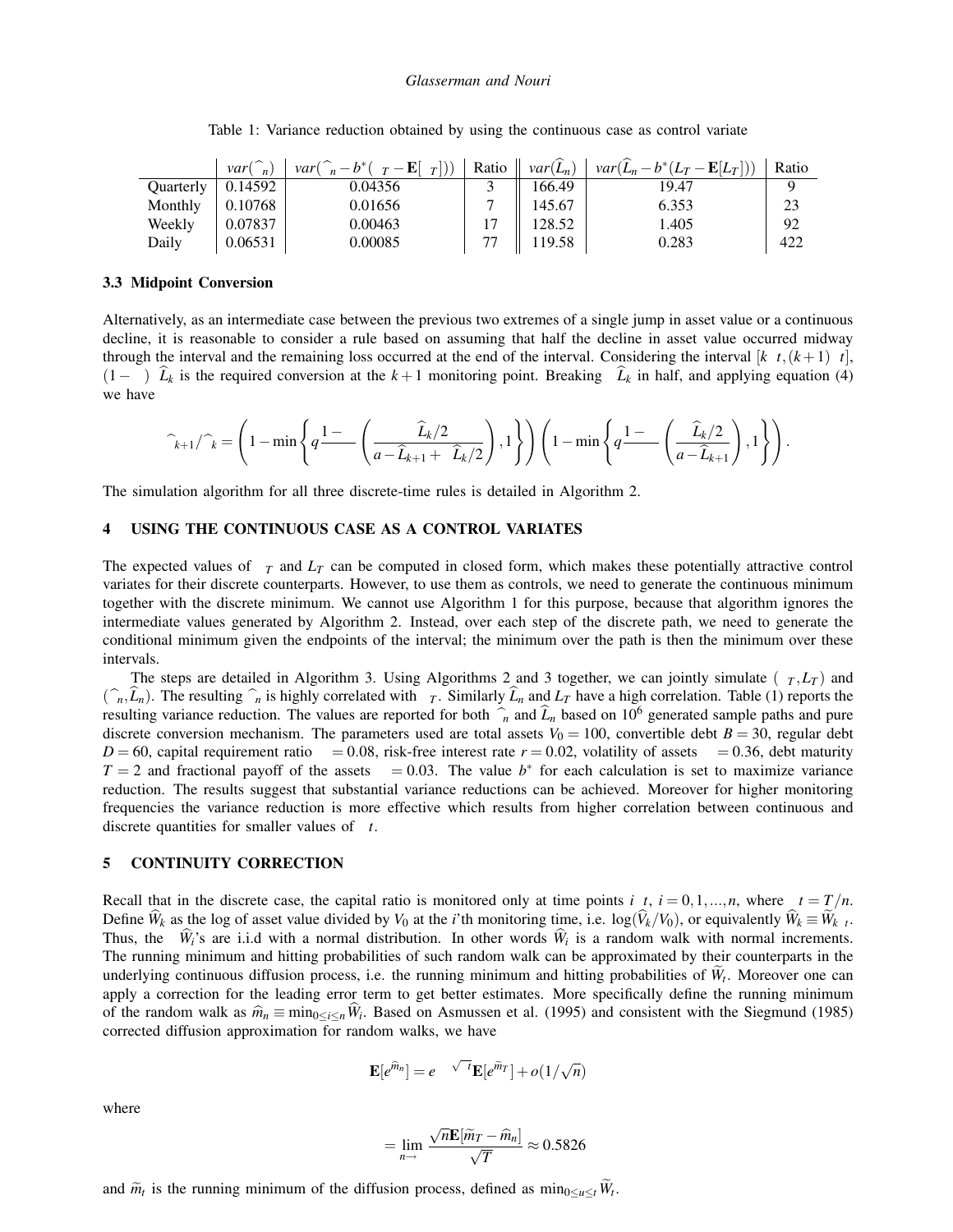|           | $\mathbf{E}[L_T(a,b)]$ | $e^{\beta \sigma \sqrt{\Delta t}} \mathbf{E}[L_T(\widehat{a}, \widehat{b})] \mid \mathbf{E}[\widehat{L}_n(a, b)]$ |       | Relative error $(\%)$ |         |
|-----------|------------------------|-------------------------------------------------------------------------------------------------------------------|-------|-----------------------|---------|
|           | (1)                    | (2)                                                                                                               | (3)   | $(3-1)$               | $(3-2)$ |
| Quarterly | 24.67                  | 20.69                                                                                                             | 20.79 | 18.68                 | $-0.47$ |
| Monthly   | 24.67                  | 22.37                                                                                                             | 22.41 | 10.12                 | $-0.17$ |
| Weekly    | 24.67                  | 23.57                                                                                                             | 23.58 | 4.65                  | $-0.05$ |
| Daily     | 24.67                  | 24.17                                                                                                             | 24.18 | 2.05                  | $-0.02$ |

Table 2: Continuity correction on *Lt*

This result can be applied to approximate the expected value of  $\hat{L}_k$  based on its continuous counterpart,  $L_t$ . Recall that  $\hat{L}_k$  is defined as  $(a - \min_{0 \le i \le k} \hat{V}_i)^+ \wedge (a - b)$ . We have

$$
\mathbf{E}[\widehat{L}_n] = \mathbf{E}[(a - V_0 e^{\widehat{m}_n})^+ \wedge (a - b)]
$$
  
\n
$$
\approx \mathbf{E}[(a - V_0 e^{\widehat{m}_T + \beta \sigma \sqrt{\Delta t}})^+ \wedge (a - b)]
$$
  
\n
$$
= e^{\beta \sigma \sqrt{\Delta t}} \mathbf{E} \left[ \left( \widehat{a} - \min_{0 \le u \le T} V_u \right)^+ \wedge (\widehat{a} - \widehat{b}) \right] = e^{\beta \sigma \sqrt{\Delta t}} \mathbf{E}[L_T(\widehat{a}, \widehat{b})]
$$

where  $\hat{a}$  and  $\hat{b}$  have replaced  $ae^{-\beta \sigma \sqrt{\Delta t}}$  and  $be^{-\beta \sigma \sqrt{\Delta t}}$ . This result is helpful as we have derived a closed-form expression for  $\mathbf{E}[L_T]$ .

Table (2) provides an example of the performance of this type of approximation. We consider different values of ∆*T*, namely quarter, month, week and day. The last two columns of the table show the relative error of the continuous formula and the corrected formula in percent with respect to the true discretely computed value.

Continuity correction for  $\hat{\pi}_k$  is more subtle as it involves both the conversion mechanism and the difference between discretely observed values and their continuous counterparts. As a crude correction, one may just plug in the corrected  $L_t$  into equation (2). Based on the results for continuity correction of  $L_t$ , we expect that this modification for π would be a fairly good correction when the conversion method is based on hypothetical continuous paths as described in Section 3.2. More specifically if  $\hat{\pi}_n$  is as defined in equation (5) then

$$
\mathbf{E}[\hat{\pi}_n] = \mathbf{E}\left[\left((a-\hat{L}_n)/a\right)^{(q\frac{1-\alpha}{\alpha})}\right]
$$
  
\n
$$
= \mathbf{E}\left[\left((a - (a - V_0 e^{\hat{m}_n})^+ \wedge (a - b))/a\right)^{(q\frac{1-\alpha}{\alpha})}\right]
$$
  
\n
$$
\approx \mathbf{E}\left[\left((a - (a - V_0 e^{\hat{m}_T + \beta \sigma \sqrt{\Delta t}})^+ \wedge (a - b))/a\right)^{(q\frac{1-\alpha}{\alpha})}\right]
$$
  
\n
$$
= \mathbf{E}\left[\left((\hat{a} - L_T(\hat{a}, \hat{b})/\hat{a}\right)^{(q\frac{1-\alpha}{\alpha})}\right]
$$

To study how the continuously computed  $\pi$ <sup>*T*</sup> and discretely computed  $\hat{\pi}$ <sup>*n*</sup> are related and how much the above continuity correction helps we apply the following algorithms. Algorithm (2) simulates a path step by step at each monitoring time point and computes  $\hat{\pi}_k$  and  $\hat{L}_k$  for  $k = 0, 1, \dots, n$ . Based on the choice of conversion method the corresponding updating formula in step (5) should be applied.

Algorithm (3) takes the discretely simulated path by algorithm (2) as an input and conditional on the endpoint values of each interval simulates the minimum over that interval. The minimum of these values corresponds to the minimum of the entire path, and can be applied to compute continuous  $L_T$  and  $\pi_T$ .

Figures (2) and (3) show the results. The plots correspond to monthly, weekly and daily conversion and the three different conversion methods discussed in Section 3. The *y*-axis is  $\hat{\pi}_n$ . In Figure 2 the *x*-axis is the continuous  $\pi_T$ , whereas in Figure 3 the *x*-axis is the corrected  $\pi$ . In addition Table 3 provides the average values of  $\hat{\pi}_n$  under different conversion methods.

As can be observed from the figures, the bias and divergence from continuously computed  $\pi_T$  is worst in the case of pure discrete conversion. For small values of  $\hat{\pi}_n$  there is an over estimation by the continuous  $\pi_T$  while the bias is reversed for larger values. Applying the continuity correction to  $\pi_T$  helps to have a more symmetric relationship for larger values of  $\hat{\pi}_n$  but also worsens the overestimation bias for a smaller values, resulting in a bigger error in the total average value when ∆*t* is small. This fact can also be observed in Table 3.

For discrete conversion based on hypothetical continuous paths, as observed in the middle row of Figure 2,  $\pi_T$ is always a lower bound for  $\hat{\pi}_n$ . This follows from the fact that in this case  $\hat{\pi}_n$  depend on the discretely observed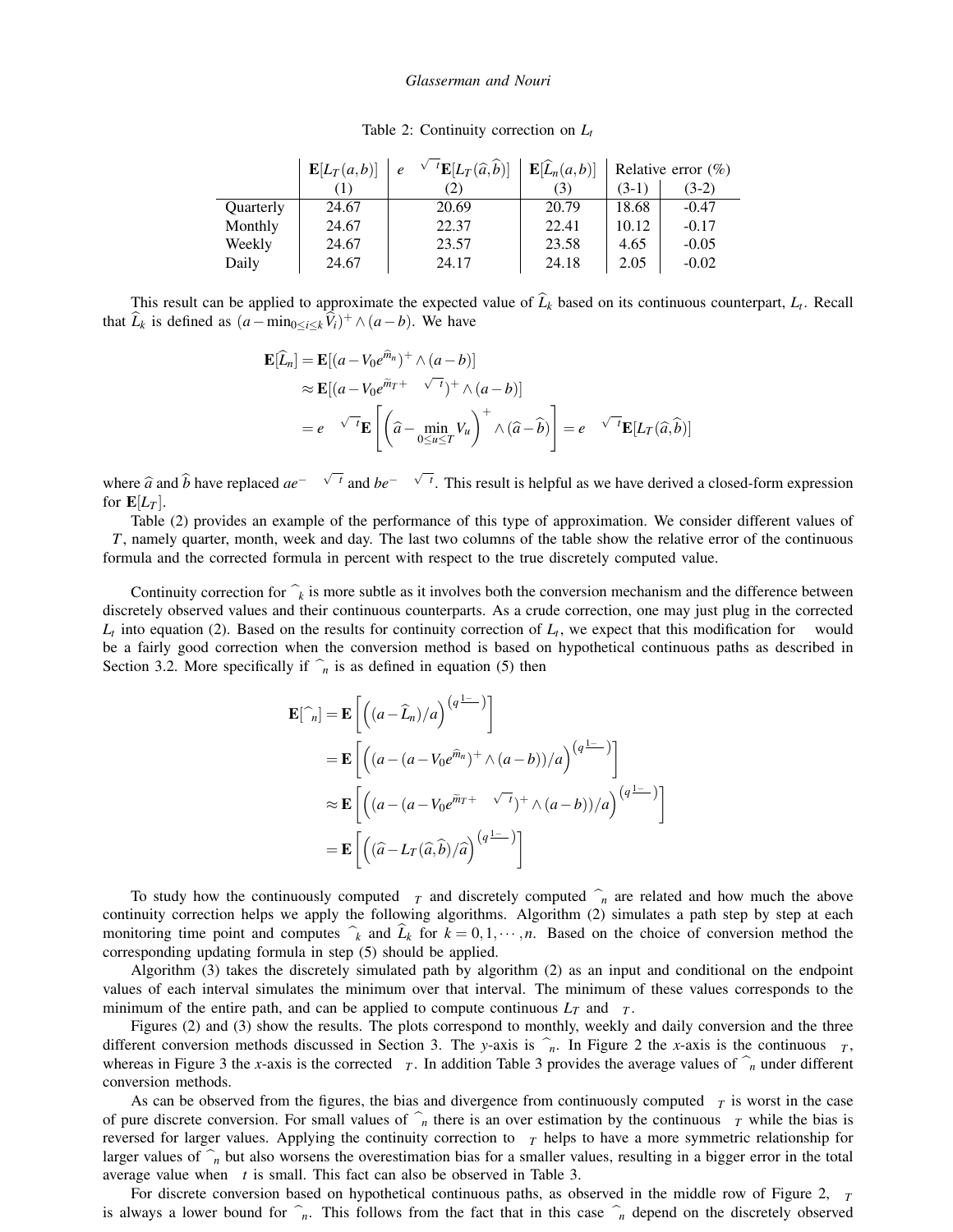## **Algorithm 2**

1: Set  $k \leftarrow 0$ ,  $\hat{V}_0 \leftarrow V_0$ ,  $w_0 \leftarrow 0$ ,  $\hat{m}_0 \leftarrow 0$ ,  $\hat{\pi}_0 \leftarrow 1$ 2: Generate *zk*+<sup>1</sup> ∼ *N*(0,1) 3: Set  $w_{k+1}$  ←  $w_k + \mu \Delta t + \sigma \sqrt{\Delta t} z_{k+1}$  $\hat{m}_{k+1} \leftarrow \min\{\hat{m}_k, w_{k+1}\}$  $\widehat{V}_{k+1} \leftarrow V_0 \exp(w_{k+1})$  $\widehat{L}_{k+1} \leftarrow (a - V_0 \exp(\widehat{m}_{k+1}))^+ \wedge (a - b)$  $\Delta \widehat{L}_k$  ←  $\widehat{L}_{k+1} - \widehat{L}_k$ 4:  $\pi_{k+1} \leftarrow$  $\sqrt{ }$  $\Big\}$  $\overline{\mathcal{L}}$  $\pi_k$  $\left(1-\min\left\{q\frac{1-\alpha}{\alpha}\left(\frac{\Delta\widehat{L}_i}{a-\widehat{L}_i}\right)\right\}\right)$  $a−L$ <sup>*i*+1</sup>  $\vert$ ,1}) pure discrete conversion  $\pi_k$  $\int$ *a*− $\hat{L}_{k+1}$ *a*−*L*b*<sup>k</sup>*  $\int_{0}^{(q\frac{1-\alpha}{\alpha})}$  cont. path conversion  $\pi_k$  $\left(1-\min\left\{q\frac{1-\alpha}{\alpha}\left(\frac{\Delta\widehat{L}_k}{a-\widehat{L}_{k+1}+\Delta}\right)\right\}\right)$  $a - L_{k+1} + \Delta L_k/2$  $\left(1-\min\left\{q\frac{1-\alpha}{\alpha}\left(\frac{\Delta\widehat{L}_k}{a-\widehat{L}_{k+1}}\right)\right\}\right)$  $a−L$ <sub>k+1</sub>  $),1$ midpoint conversion 5:  $k \leftarrow k+1$ 6: If  $k = n$  stop otherwise go to 3

# **Algorithm 3**

1: Input the discretely simulated path:  $w_0, \dots, w_n$ 2: Set  $k \leftarrow 0$ ,  $m_0 \leftarrow w_0$ 3: Generate *u* ∼ *Uniform*(0,1) 4: Set ∆*wk* ← *wk*+<sup>1</sup> −*wk*  $m' \leftarrow \frac{1}{2} \left( \Delta w_k - \sqrt{\Delta w_k^2 - 2\Delta t \sigma^2 \log(u)} \right)$  $m_{(k+1)\Delta t} \leftarrow \min\{m_{k\Delta t}, w_k + m'\}$ 5:  $k \leftarrow k+1$ 6: If  $k = n$  continue otherwise go to 3  $V_0 \exp\{m \}$ 

Table 3: Average  $\pi$  from different conversion methods

| Ouarterly | Monthly | Weekly | Daily |
|-----------|---------|--------|-------|
| 0.204     | 0.151   | 0.123  | 0.122 |
| 0.252     | 0.198   | 0.160  | 0.142 |
| 0.220     | 0.170   | 0.141  | 0.132 |
| 0.126     | 0.127   | 0.127  | 0.127 |
| 0.236     | 0.189   | 0.156  | 0.140 |
|           |         |        |       |

minimum value of the path through the same functional relationship that  $\pi_T$  has with continuously observed minimum of the path. It is clear that the discretely observed minimum is more than the continuous one, which confirms the observation that  $\hat{\pi}_n$  is larger than  $\pi_T$ . Applying the continuity correction to  $\pi_T$  is considerably effective in making the distribution symmetric. In fact as shown in Table 3,  $\pi_T(\hat{a}, b)$  and discretely computed  $\hat{\pi}_n$  based on continuous paths are very close in the mean especially for smaller values of ∆*t*.

As expected, the discretely computed  $\hat{\pi}_n$  based on the midpoint conversion rule, compared to the other two methods, has an intermediate joint distribution with the continuous  $\pi<sub>T</sub>$ . This joint distribution is shown in the last rows of Figures 2 and 3. The overestimation bias for small values and underestimation bias for larger values is still present, though it is slightly mitigated compared to the pure discrete case. In addition the continuity correction on  $\pi<sub>T</sub>$  seems to be more helpful in making the relationship more symmetric.

### **6 EARNED EQUITY THROUGH CONVERSION**

Part of the payoff to the owners of the convertible debt, comes from the value of equity that they earn through conversion. The discounted value of this payoff is given by

$$
e^{-r(\widehat{\tau}_{b}\wedge n)\Delta t}(1-\widehat{\pi}_{(\widehat{\tau}_{b}\wedge n)})\left(\widehat{V}_{(\widehat{\tau}_{b}\wedge n)} - \left[(B - (1-\alpha)\widehat{L}_{(\widehat{\tau}_{b}\wedge n)}) + D\right]\right)^{+} \left(1 - (1-R_{1})\mathbf{1}_{\{\widehat{\tau}_{b}\leq n\}}\right)
$$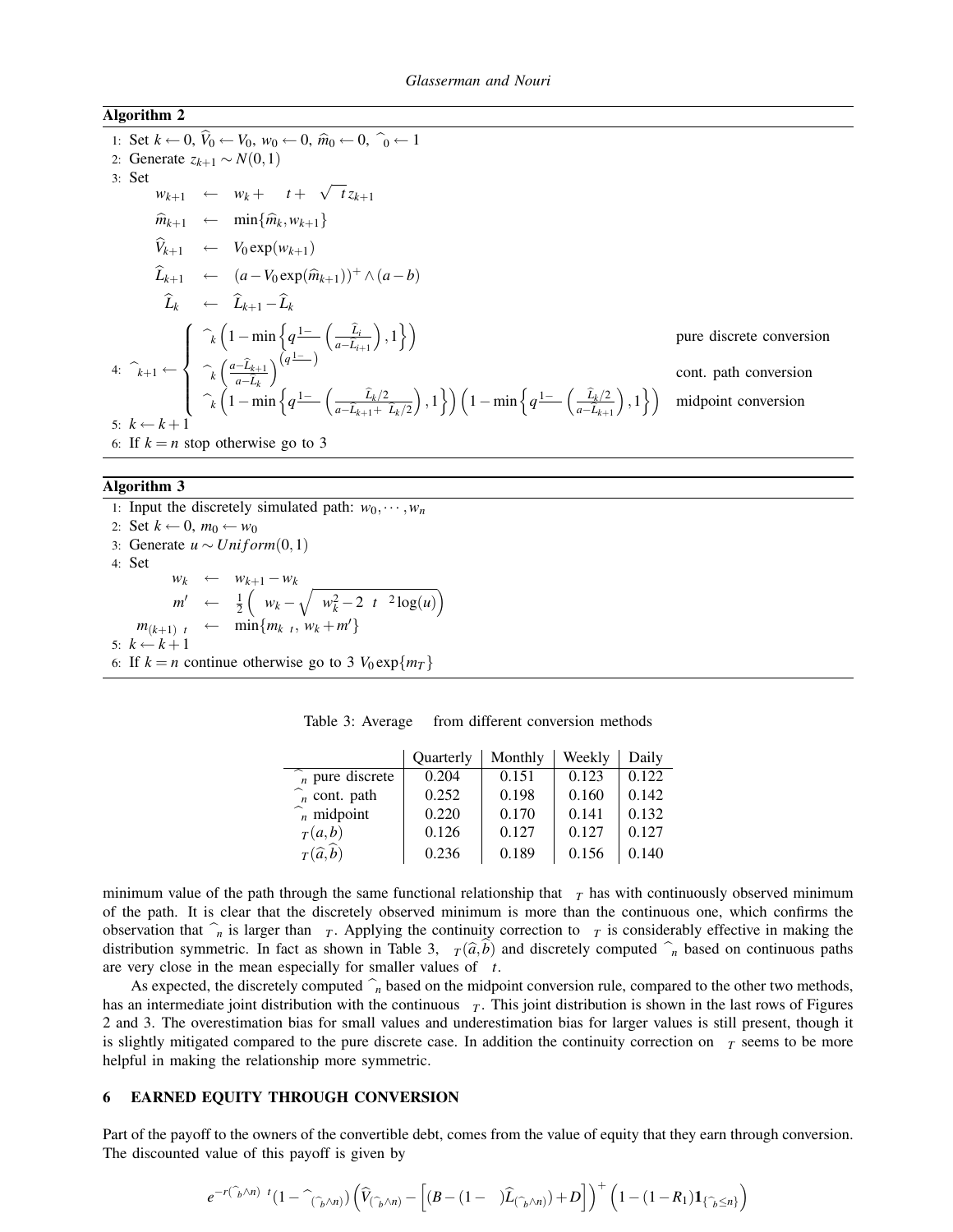

Figure 2: Illustration of the joint distribution of the discretely computed  $\hat{\pi}_n$  and the continuous  $\pi_T$ . The rows show alternative conversion rules, and the columns compare monitoring frequencies.

where  $\hat{\tau}_b$  is the first k that  $\hat{V}_k$  is below the bankruptcy trigger b,  $(\hat{V}_{(\hat{\tau}_b \wedge n)} - [(B - (1 - \alpha)\hat{L}_{(\hat{\tau}_b \wedge n)}) + D])^+$  is the value of equity at either the debt maturity time or at liquidation time, and  $R_1$  is liquidation or restructuring of the firm, representing the possible losses to the stock owners.

It would be of interest to see how the different conversion methods affect the above value. Table 4 provides such a comparison. As expected at each monitoring frequency, among discrete conversion methods, pure discrete conversion results in the largest value of equity allocated to owners of the convertible debt. This is in line with the fact that conversion of the debt into equity only at the end of the interval has the implicit assumption that the loss in asset value occurs all at once, and causes the prior shareholders to bear the full cost of the sudden loss in asset value, and therefore the converted shareholders get a higher fraction of the equity. Conversion based on continuous interpolation of asset value mitigates this situation, while midpoint conversion rule results in intermediate values.

We can also observe from Table 4 that increasing the monitoring frequency, increases the value of equity allocated to owners of convertible debt. This can partly be associated with the fact that monitoring capital ratio more frequently helps to catch low asset values more efficiently, resulting in more conversion of debt into equity. While if the interval between two monitoring times is large, the asset value can go well below the conversion threshold and then rise up again without any conversion taking place. The highest value for the equity owned by the converted stock owners takes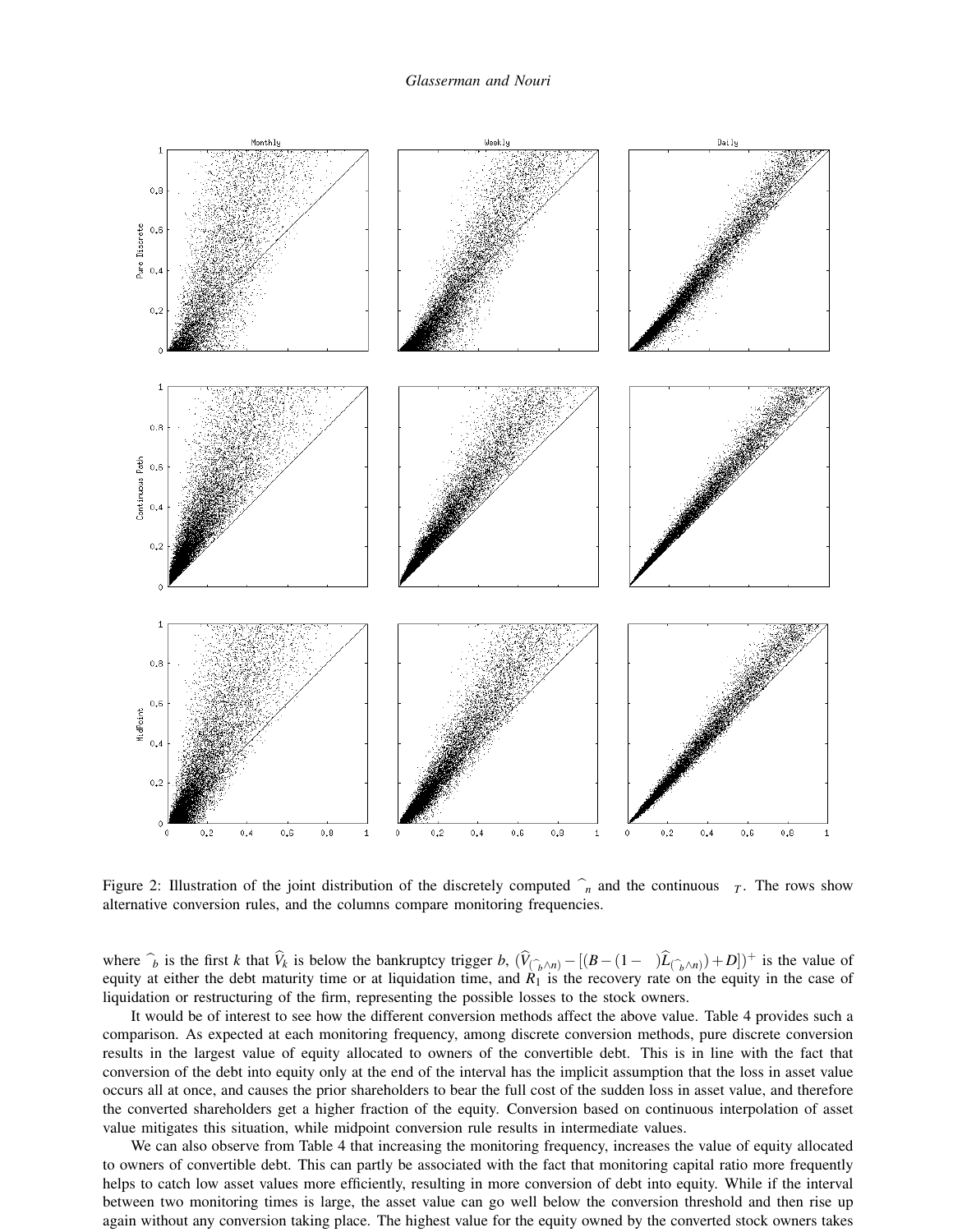

Figure 3: Illustration of the joint distribution of the discretely computed  $\hat{\pi}_n$  and the continuous  $\pi_T$  with the continuity correction. The rows show alternative conversion rules, and the columns compare monitoring frequencies.

place in the limiting situation when capital ratio is monitored continuously in time. Applying continuity correction in this case results in values which are very close to the midpoint conversion rule in average values.

### **7 CONCLUSION**

In comparison to the continuous case, the amount of debt converted into equity and the fraction of equity belonging to converted shareholders is more difficult to compute when the conversion happens discretely in time. In particular, the minimum of the asset value is no longer sufficient to determine  $\hat{\pi}_n$  and  $\hat{L}_n$ . However the corresponding continuous values and equations are still useful at least in two ways. First, applying a continuity correction can help to obtain effective approximations for the amount of debt converted into equity. In addition,  $(\pi_T, L_T)$  can be used as control variates for  $(\widehat{\pi}_n, L_n)$ . The results show that the variance reduction obtained is substantial.

In discrete conversion of debt into equity, the conversion mechanism has an important effect on the sharing of losses between the initial shareholders and the owners of convertible debt. We compared three different potential methods that the conversion can be defined and in particular computed the expected value of the equity that will belong to owners